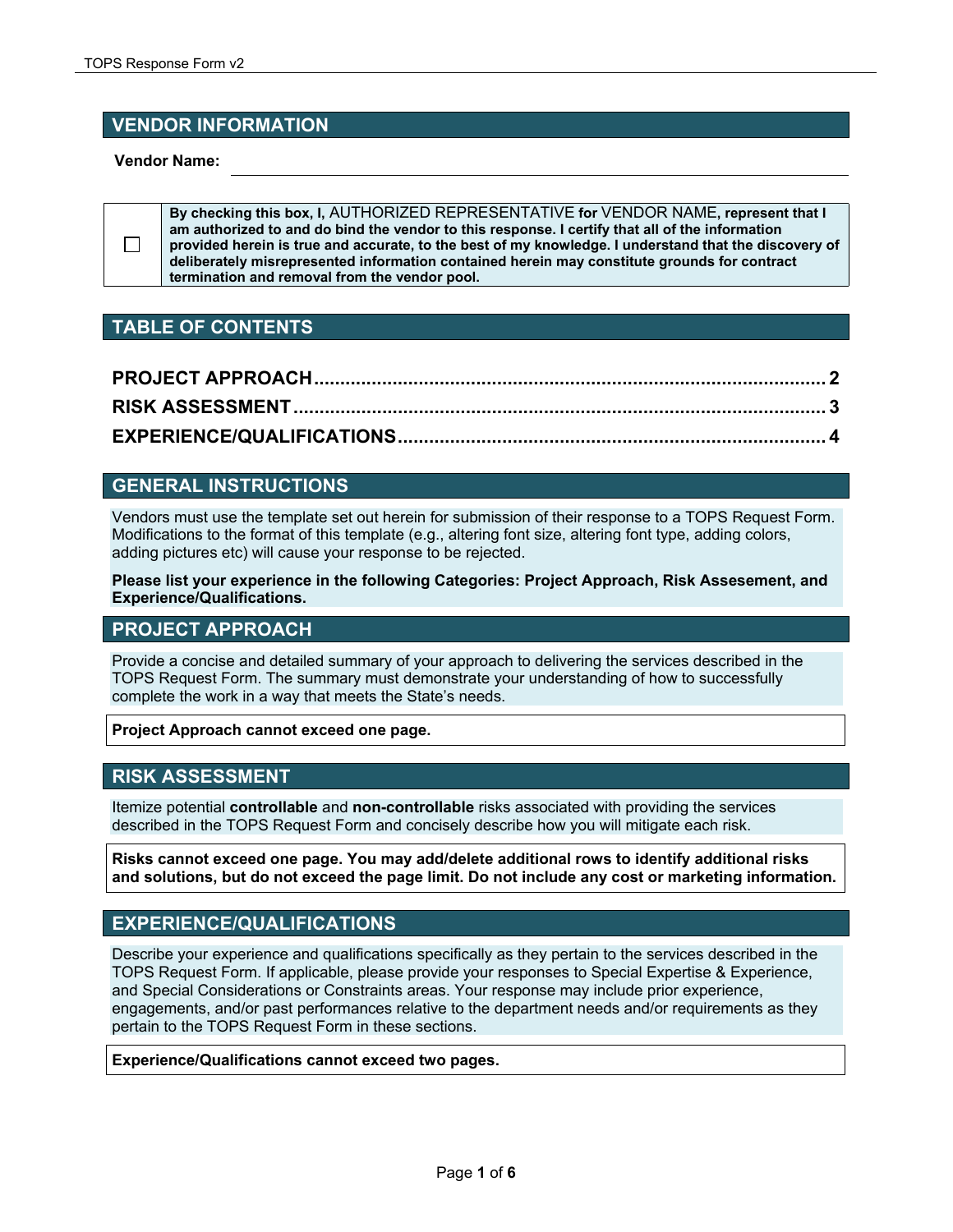### **PROJECT APPROACH**

# **BEST VALUE PROCESS ONLY:** EVALUATOR NAME: SCORE: □10 □5 □0

Provide a concise and detailed summary of your approach to delivering the services described in the TOPS Request Form. The summary must demonstrate your understanding of how to successfully complete the work in a way that meets the state's needs.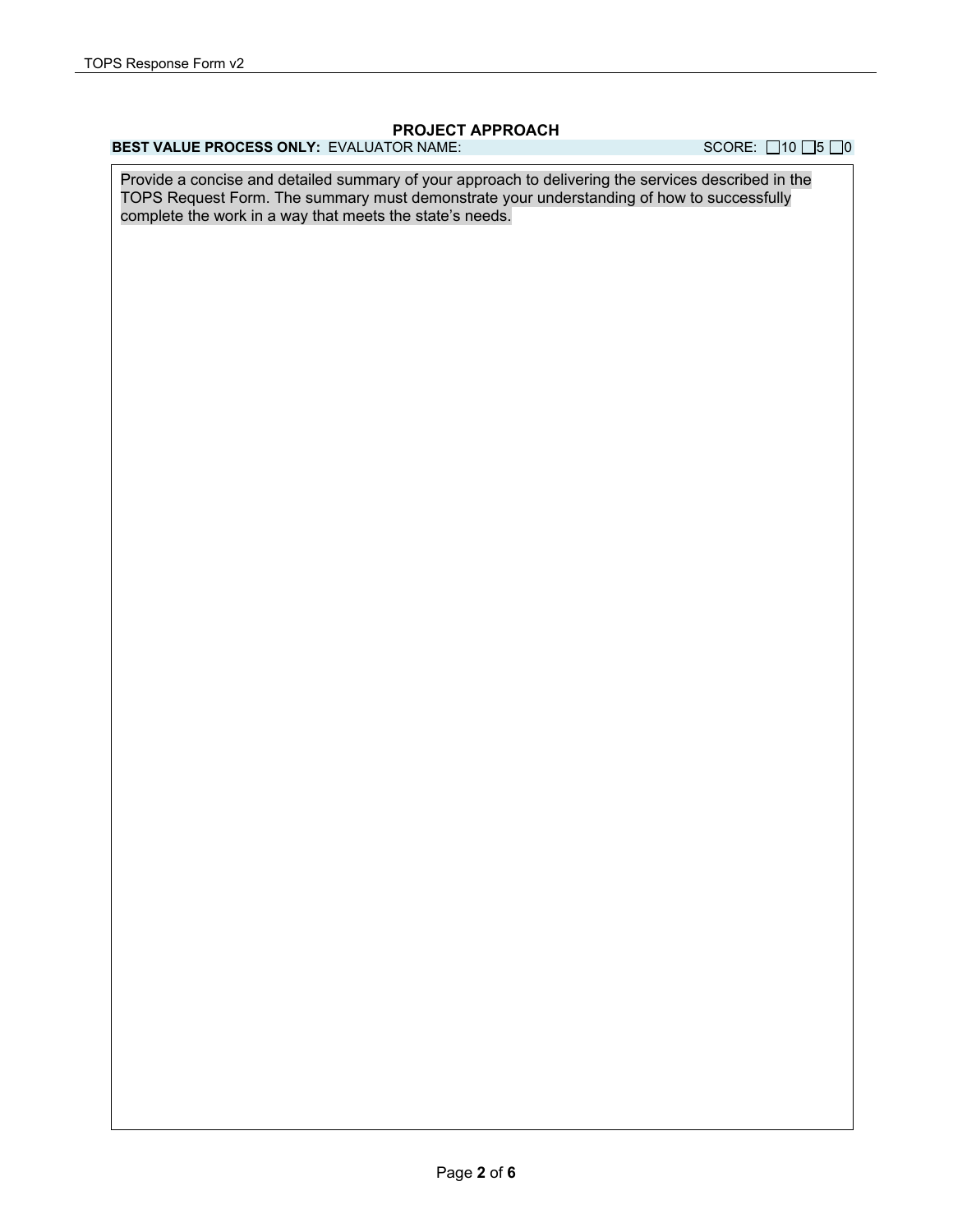#### **RISK ASSESSMENT**

### **BEST VALUE PROCESS ONLY:** EVALUATOR NAME: SCORE: 210 **15 0**

Itemize each potential risk, describe why it is a risk, and describe how you will mitigate it. Use the following format in your response: Risk/Why it is a risk/Your solution. Use paragraphs to separate each risk identified.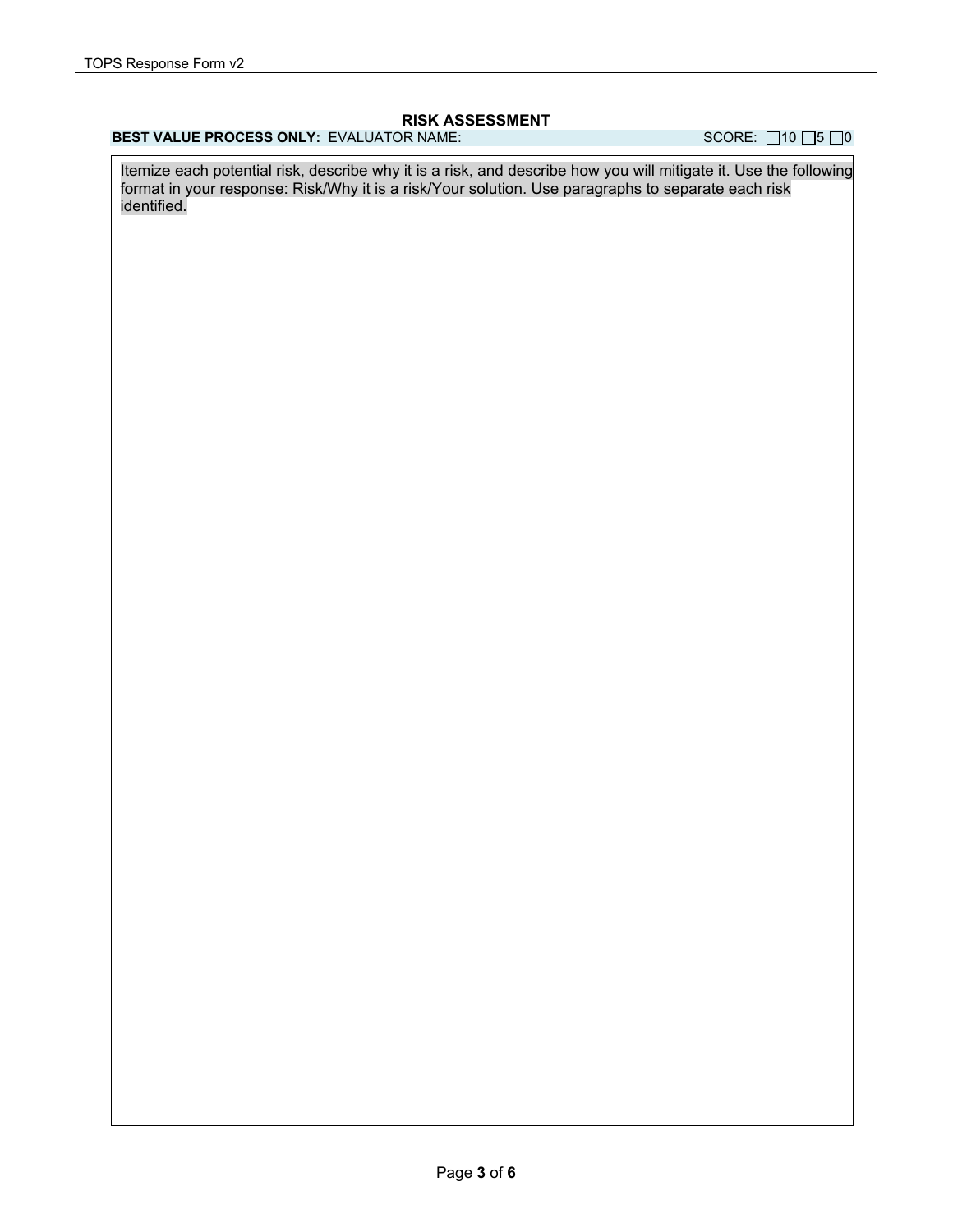### **EXPERIENCE/QUALIFICATIONS**

**BEST VALUE PROCESS ONLY:** EVALUATOR NAME: SCORE: □10 □5 □0

Describe your experience and qualifications as they pertain to the services described in the TOPS Request Form.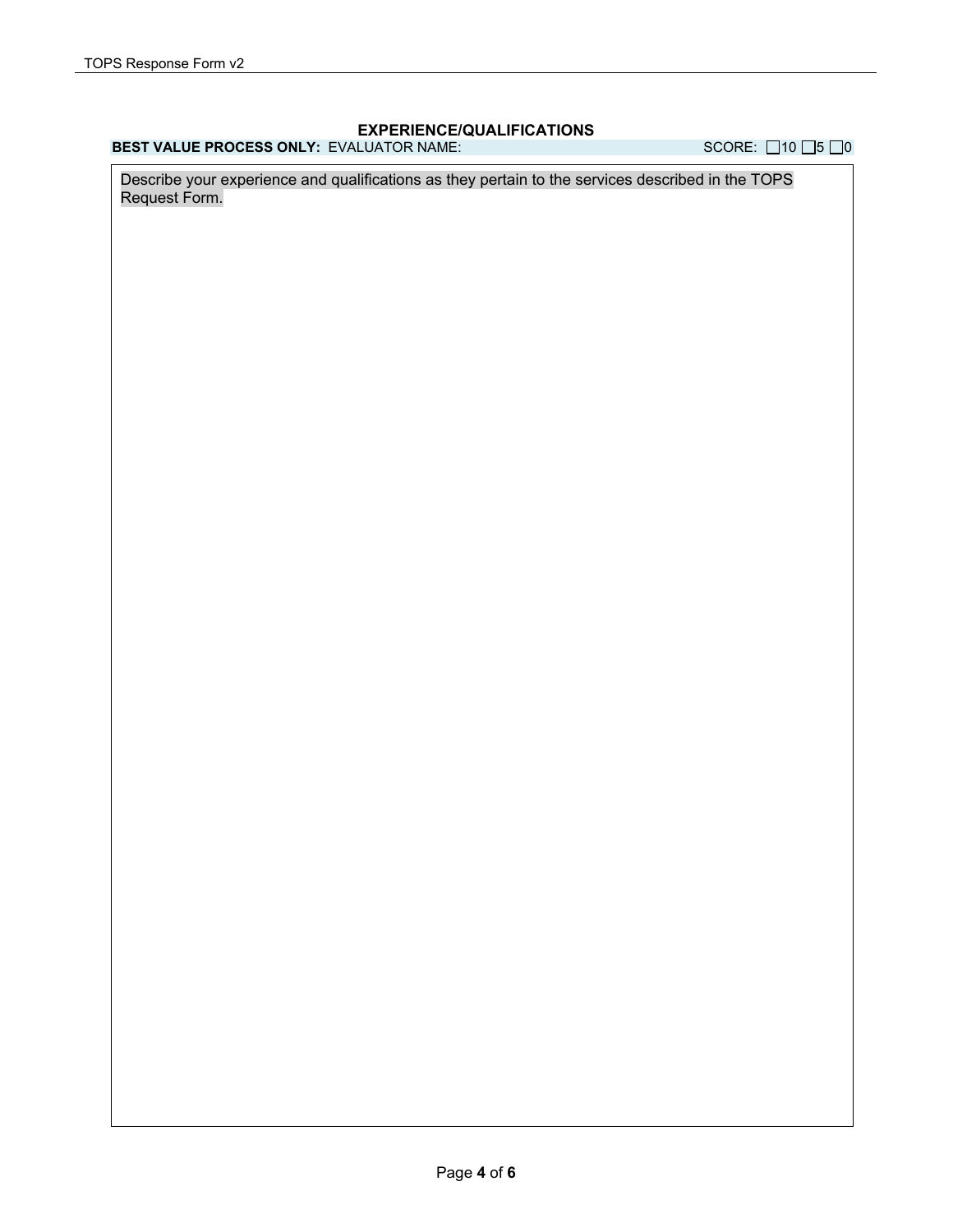### **EXPERIENCE/QUALIFICATIONS (CONT.)**

Describe your experience and qualifications as they pertain to the services described in the TOPS Request Form.